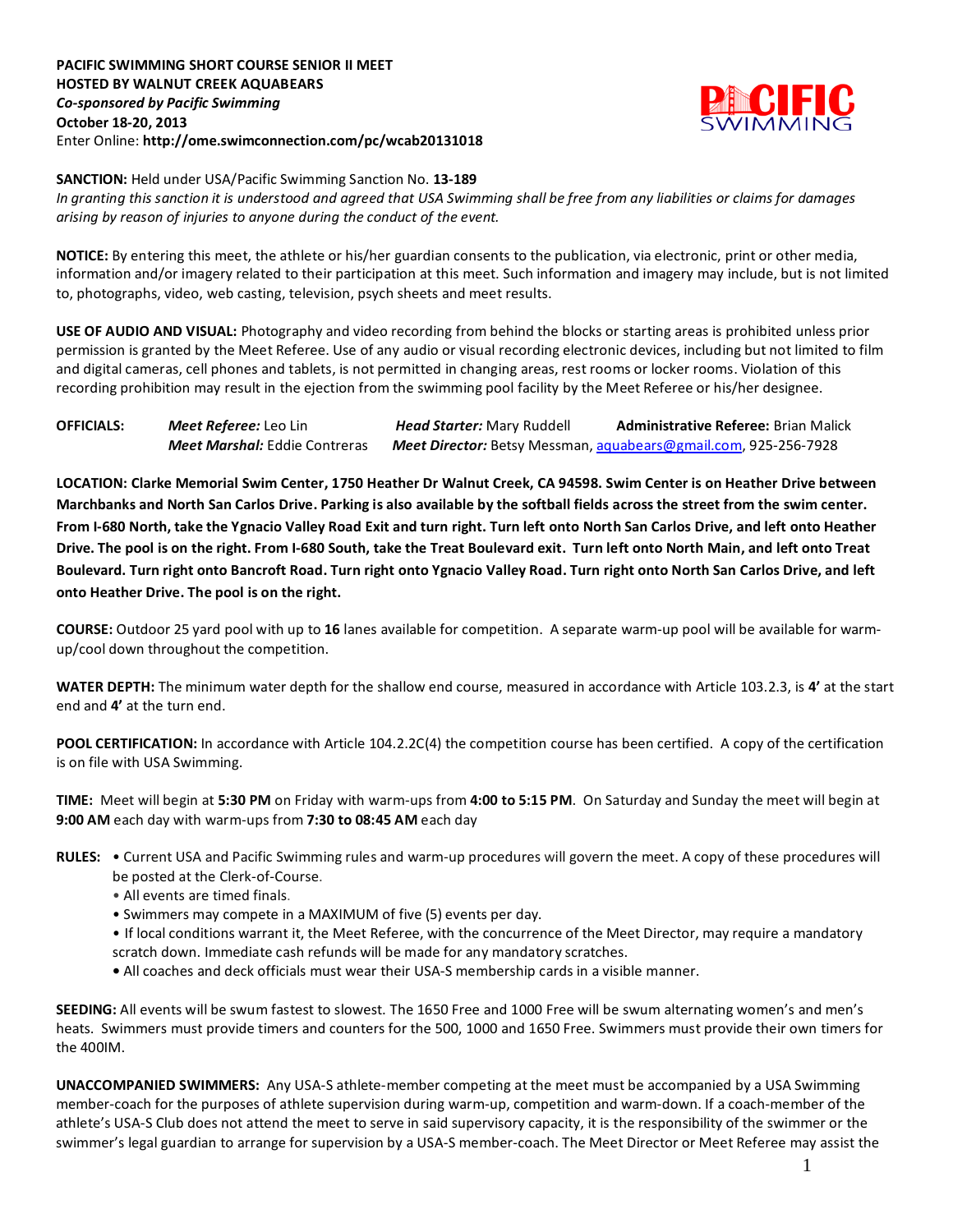swimmer in making arrangements for such supervision; however, it is recommended that such arrangements be made in advance of the meet by the athlete's USA-S Club Member-Coach.

**RACING STARTS:** Any swimmer entered in the meet, unaccompanied by a USA-S member-coach, must be certified by a USA Swimming member coach as being proficient in performing a racing start, or must start each race from within the water. It is the responsibility of the swimmer or the swimmer's legal guardian to ensure compliance with this requirement.

**RESTRICTIONS:** • Smoking and the use of other tobacco products is prohibited on the pool deck, in the locker rooms, in spectator seating, on standing areas and in all areas used by swimmers, during the meet and during warm-up periods.

- Sale and use of alcoholic beverages is prohibited in all areas of the meet venue.
- No glass containers are allowed in the meet venue.
- Only swimmers, coaches, officials, and volunteers will be allowed on the pool deck.

**•** Propane heaters are not permitted except for snack bar/ meet operations. Only coaches are allowed to set-up on the pool deck.

• Except where the venue facilities require otherwise, changing into or out of swimsuits other than in locker rooms or other designated areas is not appropriate and is strongly discouraged.

- **ELIGIBILITY:** Swimmers must be current members of USA-S and enter their name and registration number on the meet entry card as they are shown on their Registration Card. all swimmer registrations will be checked against the SWIMS database. If a swimmer is not found to be registered, the Meet Director shall accept the registration at the meet. A \$10 surcharge will be added to the regular registration fee. Duplicate registrations will be refunded by mail.
	- Swimmers 13/Over are eligible to enter this meet. There is no proof of time.
	- Entry times should be the swimmer's best time and not the minimum standard.

**•** Swimmers 11-12 must meet the time standard (Senior II) as outlined by Pacific time verification procedures and will be considered qualified with either a short course or long course time.

- No refunds will be given if a time cannot be proven.
- No time conversions will be accepted.
- Entries with "NO TIME" will be rejected.
- Swimmers with a disability are welcome to attend this meet and should contact the Meet Director or Meet Referee regarding special accommodations on entry times and seeding per Pacific Swimming policy.

**ENTRY FEES:** \$5.50 per individual event plus an \$8.00 per swimmer participation fee. Entries will be rejected if payment is not sent at time of request.

**ONLINE ENTRIES:** To enter online go to **<http://ome.swimconnection.com/pc/wcab20131018>** to receive an immediate entry confirmation this method requires payment by credit card. Swim Connection LLC charges a processing fee for this service, equal to \$1 per swimmer plus 5% of the total Entry Fees. Please note that the processing fee is a separate fee from the Entry Fees. If you do not wish to pay the processing fee, enter the meet using a mail entry. **Entering online is a convenience, is completely voluntary, and is in no way required or expected of a swimmer by Pacific Swimming.** Online entries will be accepted through Wednesday, **October 2, 2013.**

**MAILED OR HAND DELIVERED ENTRIES:** Entries must be on the attached consolidated entry form. Forms must be filled out completely and printed clearly with swimmers best time. Entries must be entered using the current Pacific Swimming procedure: and postmarked by midnight, Monday, **September 30, 2013** or hand delivered by 6:30 p.m. Wednesday, October 2, 2013. No late entries will be accepted. No refunds will be made, except mandatory scratch downs. Requests for confirmation of receipt of entries should include a self-addressed envelope.

**Make check payable to:** WCAB **Mail/Hand Deliver entries to:** WCAB Senior Meet 1374 Lupine Court Concord, Ca 94521

**CHECK-IN:** Close of check-in for all events shall be no more than 60 minutes before the estimated time of the start of the first heat of the event. No event shall be closed more than 30 minutes before the scheduled start of the session. Swimmers who do not check-in will not be allowed to compete in the event.

**SCRATCHES:** Swimmers entered in an individual event in a Senior meet that is seeded on the deck who have checked in for that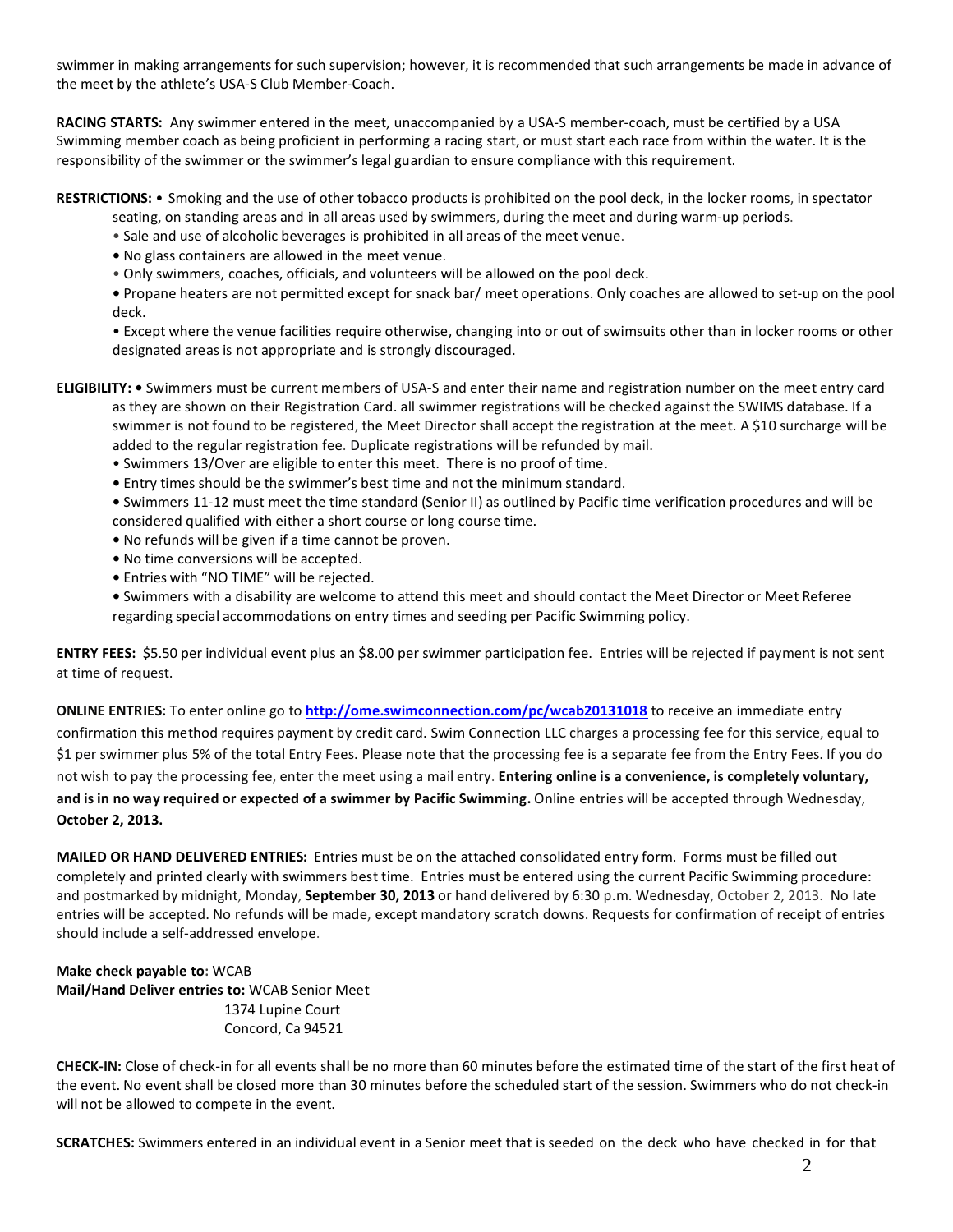event, must swim in the event unless they notify the clerk of the course before seeding for that event has begun that they wish to scratch. Failure to swim an event will result in being barred from their next individual event in which the swimmer is entered on that day or the next meet day, whichever is first.

## **AWARDS:** None.

**ADMISSION/PROGRAM:** Free. Program will be available for reasonable price.

**HOSPITALITY:** Hospitality available for coaches, officials, timers, and volunteers. Lunches will be provided for coaches and working deck officials. There **will** be a snack bar.

**MISCELLANEOUS:** No overnight parking is allowed. No noise makers allowed in the pool facility. Parents please respect the area designated for coaches (i.e. do not sit or stand in front of coaches).

## **ORDEROF EVENTS**

| Friday, October 18, 2013 |              |               |  |  |  |  |  |  |
|--------------------------|--------------|---------------|--|--|--|--|--|--|
| <b>EVENT#</b>            | <b>EVENT</b> | <b>EVENT#</b> |  |  |  |  |  |  |
|                          | 400 IM       |               |  |  |  |  |  |  |
|                          | 500 Free     | 4             |  |  |  |  |  |  |

| Saturday, October 19, 2013 |                  |    |  |  |  |  |  |  |  |
|----------------------------|------------------|----|--|--|--|--|--|--|--|
| <b>EVENT#</b>              | <b>EVENT</b>     |    |  |  |  |  |  |  |  |
| 5                          | 200 BACK         | 6  |  |  |  |  |  |  |  |
| 7                          | 50 BACK*         | 8  |  |  |  |  |  |  |  |
| 9                          | 100 BREAST       | 10 |  |  |  |  |  |  |  |
| 11                         | <b>200 FLY</b>   | 12 |  |  |  |  |  |  |  |
| 13                         | 50 FLY*          | 14 |  |  |  |  |  |  |  |
| 15                         | <b>100 FREE</b>  | 16 |  |  |  |  |  |  |  |
| 17                         | 200 I.M.         | 18 |  |  |  |  |  |  |  |
| 19                         | <b>1650 FREE</b> | 20 |  |  |  |  |  |  |  |

| Saturday, October 19, 2013 |                 |               |  |               | Sunday, October 20, 2013 |               |  |  |
|----------------------------|-----------------|---------------|--|---------------|--------------------------|---------------|--|--|
| <b>EVENT#</b>              | <b>EVENT</b>    | <b>EVENT#</b> |  | <b>EVENT#</b> | <b>EVENT</b>             | <b>EVENT#</b> |  |  |
| 5                          | 200 BACK        | 6             |  | 21            | <b>200 FREE</b>          | 22            |  |  |
| 7                          | 50 BACK*        | 8             |  | 23            | <b>100 FLY</b>           | 24            |  |  |
| 9                          | 100 BREAST      | 10            |  | 25            | 50 FREE                  | 26            |  |  |
| 11                         | <b>200 FLY</b>  | 12            |  | 27            | 200 BREAST               | 28            |  |  |
| 13                         | 50 FLY*         | 14            |  | 29            | 50 BREAST*               | 30            |  |  |
| 15                         | <b>100 FREE</b> | 16            |  | 31            | 100 BACK                 | 32            |  |  |
| 17                         | 200 I.M.        | 18            |  | 33            | <b>1000 FREE</b>         | 34            |  |  |

\*Enter the 100 yard time for the stroke

Swimmers must provide their own timers and lap counters for the 500, 1000 and 1650. Events 19-20 and 35-36 will be swum fastest to slowest alternating women and men. There may be a 10 minute break before the start of these events.

Time standards may be found at: **[http://www.pacswim.org/page/times\\_standards.shtml](http://www.pacswim.org/page/times_standards.shtml)**